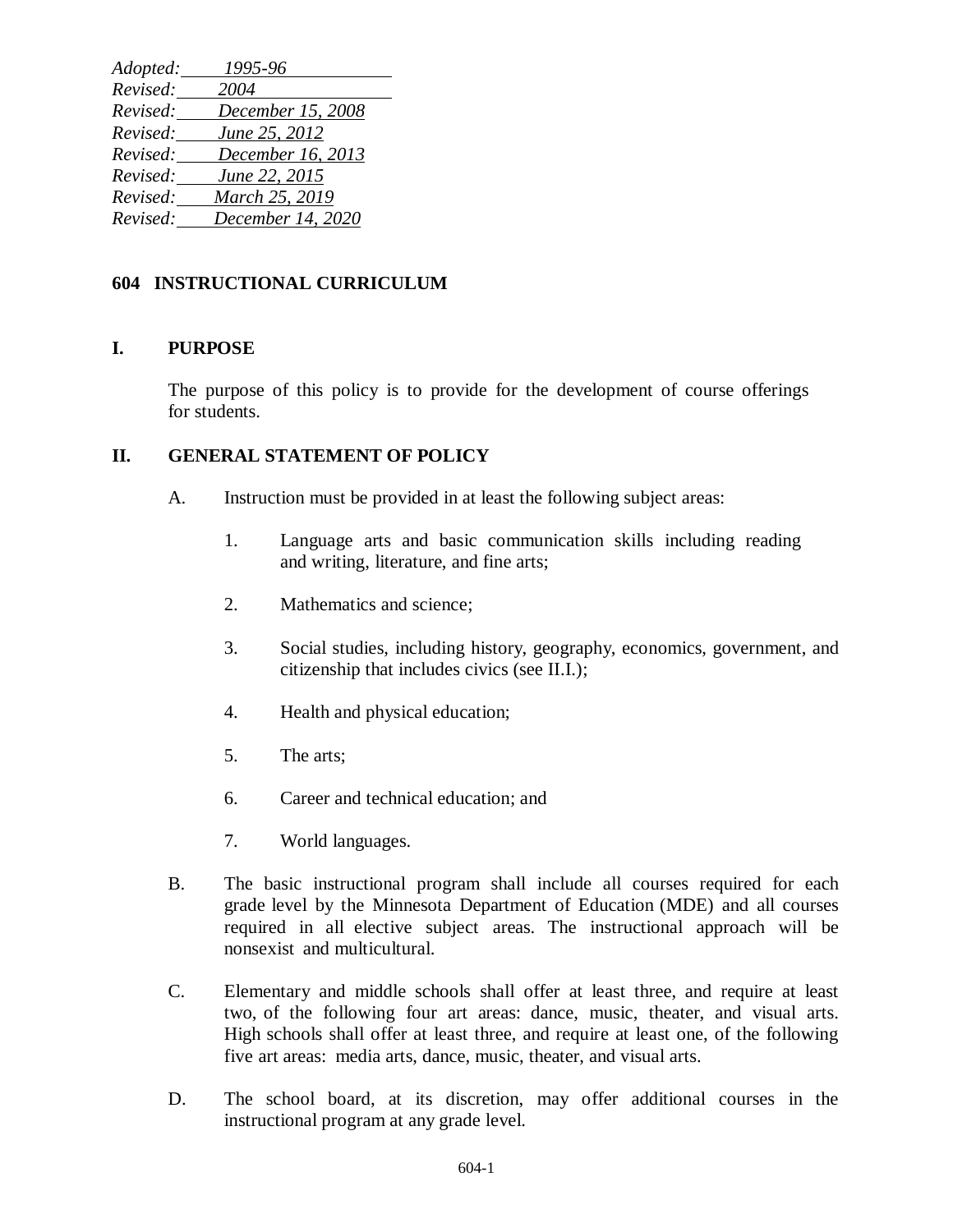- E. Each instructional program shall be planned for optimal benefit taking into consideration the financial condition of the school district and other relevant factors. Each program plan should contain goals and objectives, materials, minimum student competency levels, and methods for student evaluation.
- F. The superintendent shall have discretionary authority to develop guidelines and directives to implement school board policy relating to instructional curriculum.
- G. The school district will provide onetime cardiopulmonary resuscitation (CPR) and automatic external defibrillator (AED) instruction as part of its grade 7 to 12 curriculum for all students in that grade beginning in the 2014-2015 school year and later.
	- 1. In the school district's discretion, training and instruction may result in CPR certification.
	- 2. CPR and AED instruction must include CPR and AED training that have been developed:
		- a. by the American Heart Association or the American Red Cross and incorporate psychomotor skills to support the instruction; or
		- b. using nationally recognized, evidence-based guidelines for CPR and incorporate psychomotor skills to support the instruction. "Psychomotor skills" means hands-on practice to support cognitive learning; it does not mean cognitive-only instruction and training.
	- 3. The school district may use community members such as emergency medical technicians, paramedics, police officers, firefighters, and representatives of the Minnesota Resuscitation Consortium, the American Heart Association, or the American Red Cross, among others, to provide instruction and training.
	- 4. A school administrator may waive this curriculum requirement for a high school transfer student regardless of whether or not the student previously received instruction under this section, an enrolled student absent on the day the instruction occurred under this section, or an eligible student who has a disability.
- H. The school district shall assist all students by no later than grade 9 to explore their educational college and career interests, aptitudes, and aspirations and develop a plan for a smooth and successful transition to postsecondary education or employment. All students' plans must:
	- 1. provide a comprehensive plan to prepare for and complete career-and college-ready curriculum by meeting state and local academic standards and developing career and employment-related skills such as team work, collaboration, creativity, communication, critical thinking, and good work habits;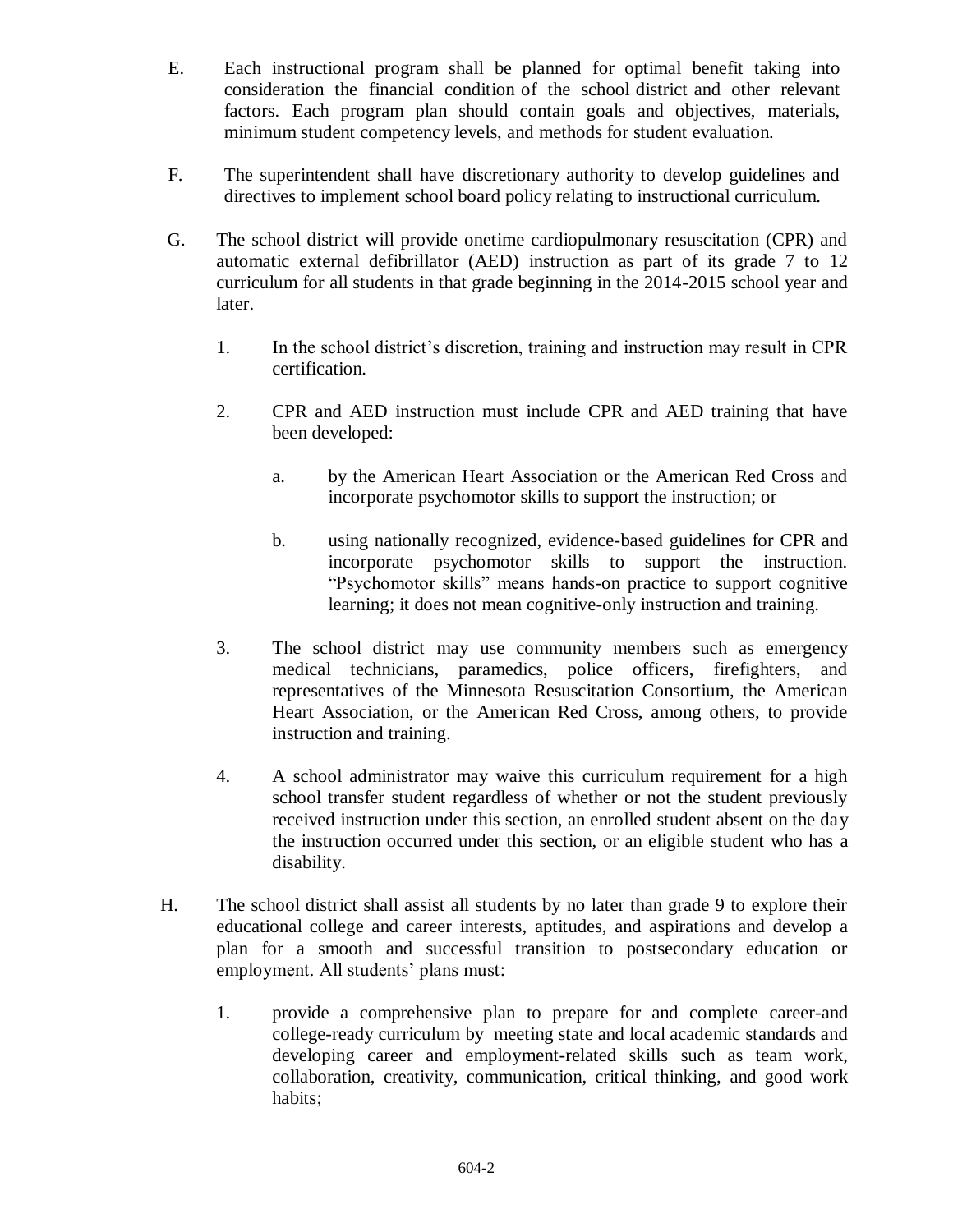- 2. emphasize academic rigor and high expectations and inform the student and the student's parent or guardian, if the student is a minor, of the student's achievement level score on the Minnesota Comprehensive Assessments that are administered during high school;
- 3. help students identify interests, aptitudes, aspirations, and personal learning styles that may affect their career and college-ready goals and postsecondary education and employment choices;
- 4. set appropriate career and college-ready goals with timelines that identify effective means for achieving those goals;
- 5. help students access education and career options;
- 6. integrate strong academic content into career-focused courses and applied and experiential learning opportunities and integrate relevant career-focused courses and applied and experiential learning opportunities into strong academic content;
- 7. help identify and access appropriate counseling and other supports and assistance that enable students to complete required coursework, prepare for postsecondary education and careers, and obtain information about postsecondary education costs and eligibility for financial aid and scholarship;
- 8. help identify collaborative partnerships among pre-kindergarten through grade 12 schools, postsecondary institutions, economic development agencies, and local and regional employers that support students' transitions to postsecondary education and employment and provide students with applied and experiential learning opportunities; and
- 9. be reviewed and revised at least annually by the student, the student's parent or guardian, and the school district to ensure that the student's course-taking schedule keeps the student making adequate progress to meet state and local academic standards and high school graduation requirements and with a reasonable chance to succeed with employment or postsecondary education without the need to first complete remedial course work.

The school district may develop grade-level curricula or provide instruction that introduces students to various careers, but must not require any curriculum, instruction, or employment-related activity that obligates an elementary or secondary student to involuntarily select or pursue a career, career interest, employment goals, or related job training.

Educators must possess the knowledge and skills to effectively teach all English learners in their classrooms. School districts must provide appropriate curriculum, targeted materials, professional development opportunities for educators, and sufficient resources to enable English learners to become career and college-ready.

When assisting students in developing a plan for a smooth and successful transition to postsecondary education and employment, school districts must recognize the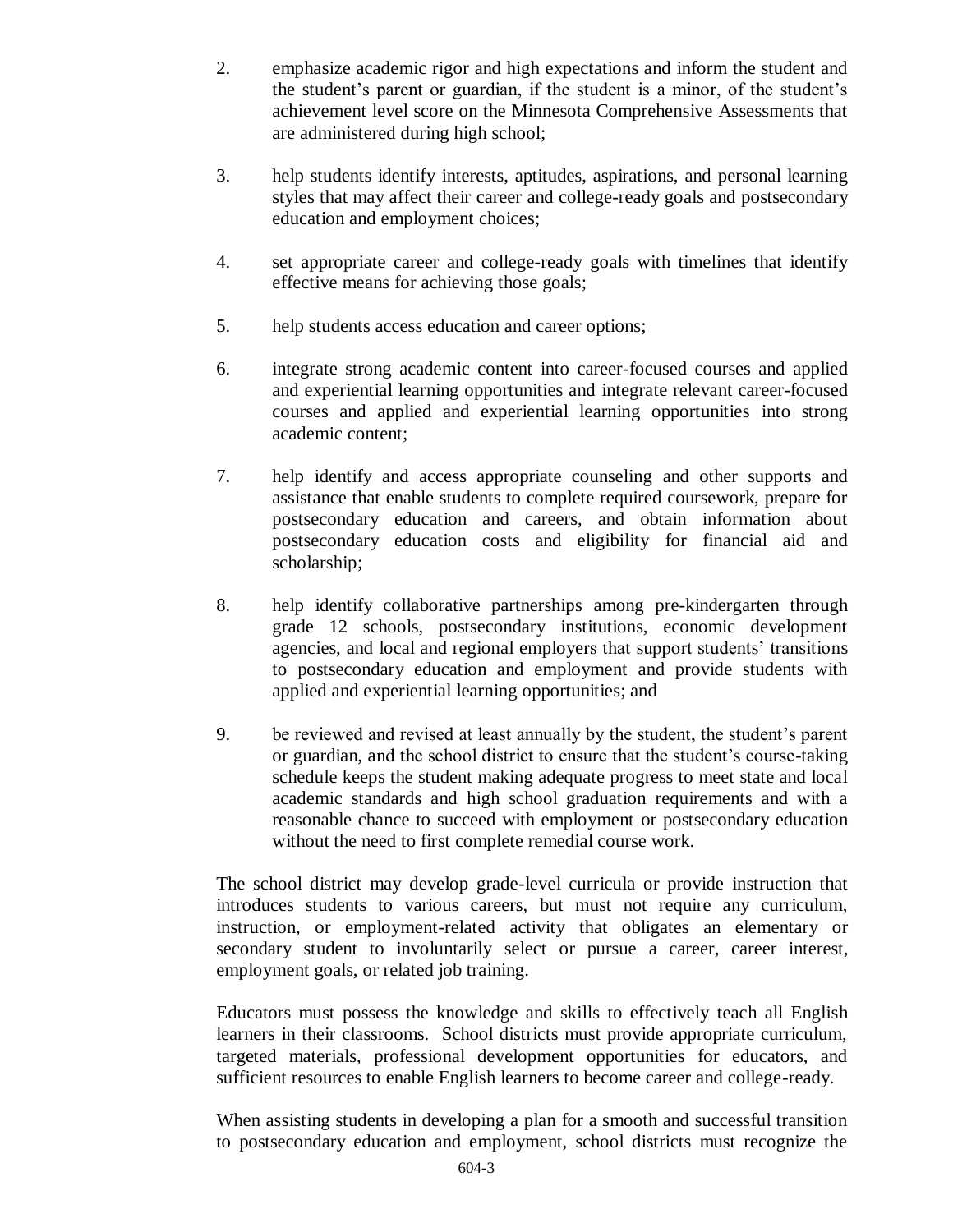unique possibilities of each student and ensure that the contents of each student's plan reflect the student's unique talents, skills, and abilities as the student grows, develops, and learns.

If a student with a disability has an Individualized Education Program (IEP) or standardized written plan that meets the plan components herein, the IEP satisfies the requirement, and no additional transition plan is needed.

Students who do not meet or exceed the Minnesota Academic Standards, as measured by the Minnesota Comprehensive Assessments that are administered during high school, shall be informed that admission to a public school is free and available to any resident under 21 years of age or who meets the requirements of the compulsory attendance law. A student's plan under this provision shall continue while a student is enrolled.

- I. A student enrolled in a public school must correctly answer at least 30 of 50 civics test questions. A school or district may record on a student's transcript that the student answered at least 30 of 50 civics test questions correctly.
	- 1. "Civics test questions" means 50 of the 100 questions that, as of January 1, 2015, United States citizenship and immigration services officers use to select the questions they pose to applicants for naturalization so the applicants can demonstrate their knowledge and understanding of the fundamentals of United States history and government, as required by federal law. The Learning Law and Democracy Foundation, in consultation with Minnesota civics teachers, must select by July 1 each year 50 of the 100 questions under this paragraph to serve as the state's civics test questions for the proximate school year and immediately transmit the 50 selected civics test questions to MDE and to the Legislative Coordinating Commission, which must post the 50 questions it receives on the Minnesota's Legacy website by August 1 of that year.
	- 2. A school or district may exempt a student with disabilities from this requirement if the student's IEP team determines the requirement is inappropriate and establishes an alternative requirement.
	- 3. A school or district may administer the civics test questions in a language other than English to students who qualify for English learner services.
	- 4. Schools and districts may administer civics test questions as part of the social studies curriculum.
	- 5. A district must not prevent a student from graduating or deny a student a high school diploma for failing to correctly answer at least 30 of 50 civics test questions.
	- 6. The school district cannot charge a fee related to this requirement.

## *Legal References*: Minn. Stat. § 120A.22 (Compulsory Instruction) Minn. Stat. § 120B.021 (Required Academic Standards)